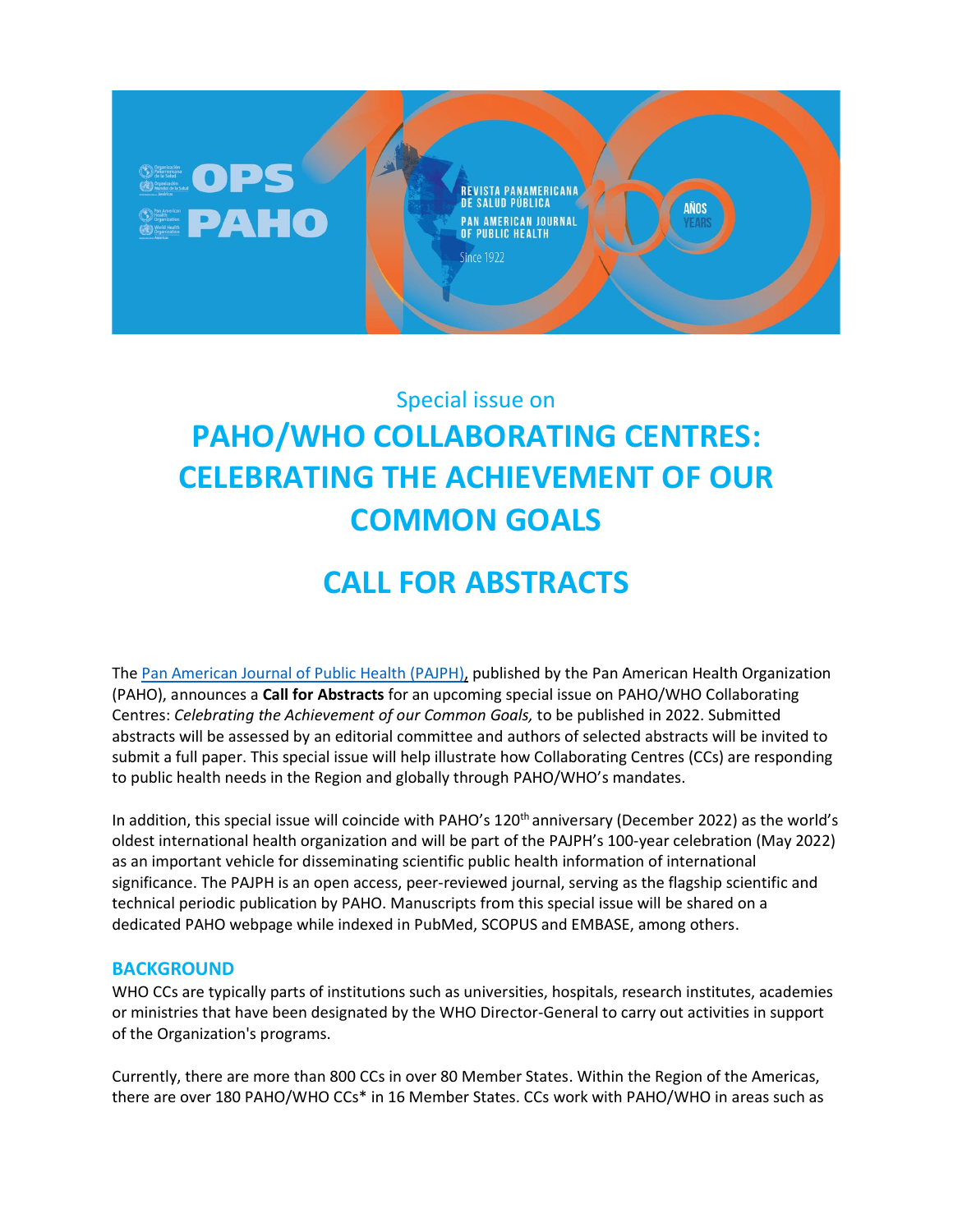nursing, occupational health, communicable diseases, nutrition, mental health, chronic diseases, and health technologies, among others.

## **JUSTIFICATION**

On 19-20 April 2021, PAHO convened all CCs located in the Region for a webinar: *[Engaging Our Partners](https://www.paho.org/en/pahowho-collaborating-centres/pahowho-collaborating-centres-regional-webinar)  [to Achieve the SDGs Together](https://www.paho.org/en/pahowho-collaborating-centres/pahowho-collaborating-centres-regional-webinar)*. Through the active participation of PAHO/WHO CCs, the Organization received several recommendations to help improve the working relationships between CCs and PAHO/WHO, increase the visibility of CCs' work, and find innovative ways of providing technical cooperation, among others.

One highly mentioned recommendation was to "publish a PAJPH special issue including articles reflecting CCs' work." In response to this request, PAHO is providing CCs in the Region an opportunity to make their work with the PAHO/WHO visible in a well-recognized, peer-reviewed journal with a broad international audience.

## **OBJECTIVES**

1) Encourage CCs to present activity/research results that contribute to evidence-based health policies.

2) Share lessons learned, recommendations, and/or best practices from activities developed jointly by CCs and PAHO/WHO.

3) Increase the visibility of CCs' work to advance health in the Region.

# **GUIDELINES FOR ABSTRACT SUBMISSION AND EDITORIAL PROCESS**

#### Topics and focus

Authors may:

1.) present activities that are either included in the CC's workplan with PAHO/WHO or;

2.) present activities outside of the CC workplan

In the first case, the submission should highlight a collaborative activity carried out in the last four years that was tailored for and with PAHO/WHO. If the activity was part of a larger PAHO/WHO project, there should be a focus on the activity to which the CC contributed, and the role of the CC. Abstracts focused on such activities will be prioritized.

In the second case, the submission should highlight work that could be applicable to PAHO/WHO's technical cooperation, contribute to the achievement of PAHO/WHO's goals and mandates, or address a technical cooperation gap. This option will give PAHO the opportunity to learn more about the expertise and experiences CCs have to offer outside of the workplan.

Abstracts should be based on the CC´s key expertise. They should include activity/research results; lessons learned; and recommendations and best practices that could be replicated across the Region and beyond.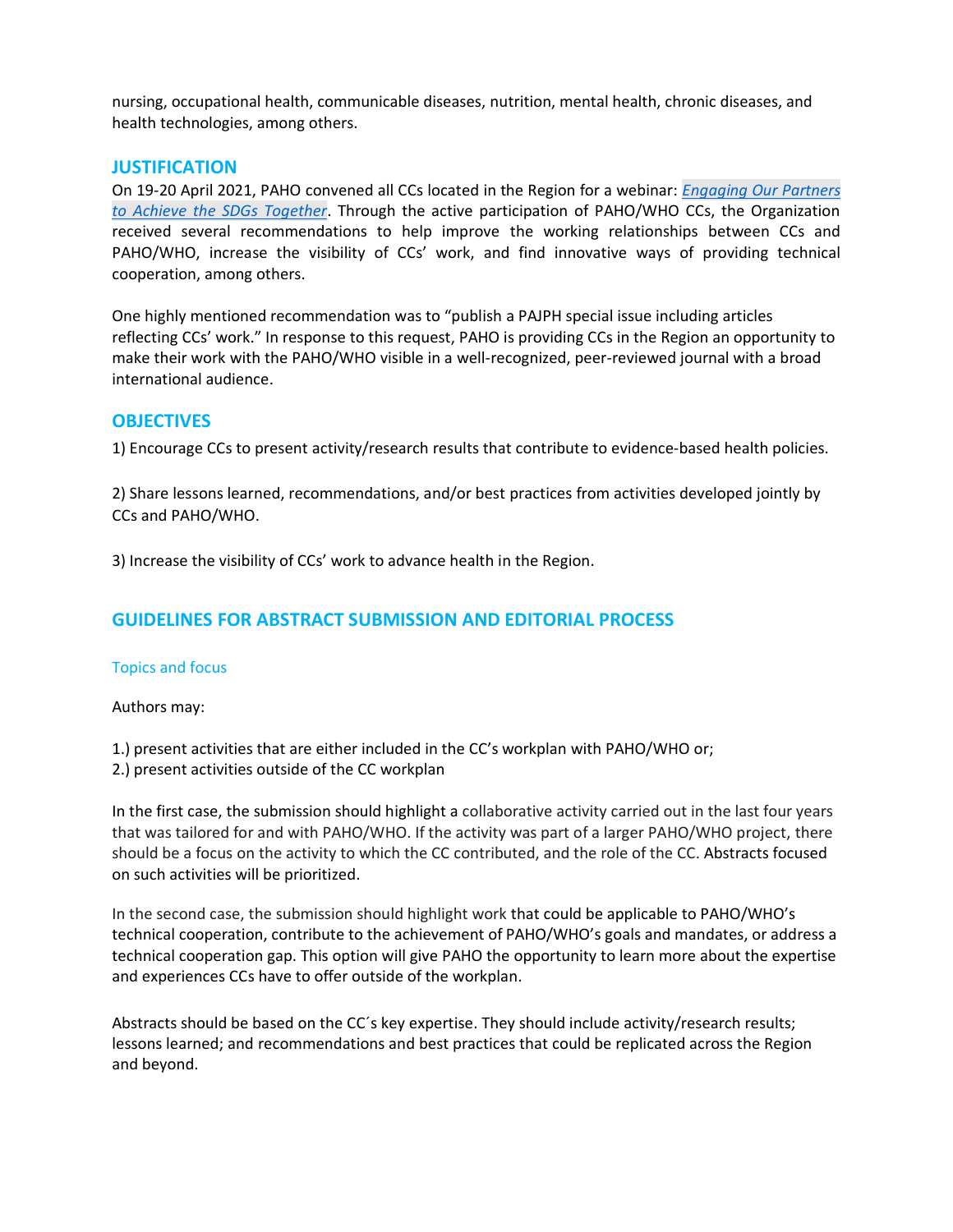NOTE: this issue is only open to PAHO/WHO CCs\*\*

## Abstract submission

Abstracts must be sent in English (maximum 250 words). However, authors of selected abstracts will be invited to submit a full paper which may be sent in English, Spanish or Portuguese. Abstracts can be submitted by individual CCs, a group of CCs, or as part of a CC network. There will be a limit of one submission per CC; group of CCs; or CC network.

Please send your abstract in a Word document to [pahowhocc@paho.org](mailto:xxxxx@paho.org) with the subject line: *PAHO/WHO Collaborating Centres Special Issue* no later than **15 December 2021**. Please send the abstract using the attached template including: the title of the submission, the contact author's name and email, the CC's official name and reference number, the CC network name (if applicable), whether the activities are part of the CC workplan and the full abstract. A member of PAHO's Technical Secretariat will contact authors with a decision on submitted abstracts. If selected, the expected submission date for full manuscripts will be **15 May 2022**.

#### Editorial process

All abstracts will be assessed blindly by an Editorial Board. Based on their novelty, originality, applicability, and impact on regional public health, up to 14 abstracts will be selected and authors will be invited to send a full manuscript by the deadline above.

| <b>Editorial Board:</b>                                                                     |
|---------------------------------------------------------------------------------------------|
| Members (in alphabetical order)                                                             |
| Mr. Ary Silva (Communication Department)                                                    |
| Dr. Freddy Perez (Department of Communicable Diseases and Environmental                     |
| Determinants of Health)                                                                     |
| Mr. Marcelo D'Agostino (Department of Evidence and Intelligence for Action in Health)       |
| Dr. Patricia Morsch (Department of Family, Health Promotion and Life Course)                |
| Dr. Silvia Cassiani (Department of Health Systems and Services)                             |
| Dr. Claudina Cayetano (Department of Noncommunicable Diseases and Mental Health)            |
| Dr. Alex Camacho (Health Emergencies Department)                                            |
| Dr. Alejandro Morlachetti (Office of the Legal Counsel)                                     |
|                                                                                             |
| <b>PAHO Technical Secretariat</b>                                                           |
| Damian Vazquez, Managing Editor PAJPH                                                       |
| Eliane Pereira dos Santos, Regional Advisor, Knowledge Management and Networks              |
| Sandy Weinger, Specialist, Collaborating Centres                                            |
| Shanice Christie, Consultant, Collaborating Centres                                         |
| Language of submissions:                                                                    |
| Preliminary abstracts must be sent in English. Full manuscripts may be written in Spanish,  |
| English or Portuguese.                                                                      |
| <b>Publishing standards and types of manuscripts:</b>                                       |
| The journal will consider original research articles, systematic reviews, special reports,  |
| brief communications, current topics papers, and opinion and analysis papers; please see    |
| the <b>Instructions for authors</b> . Manuscripts should be submitted through the journal's |
| electronic platform and will follow the journal's usual peer review procedures. Accepted    |
| manuscripts will be published under open access and will be indexed in PubMed Central       |
| and other international databases. Submission has no cost for authors.                      |